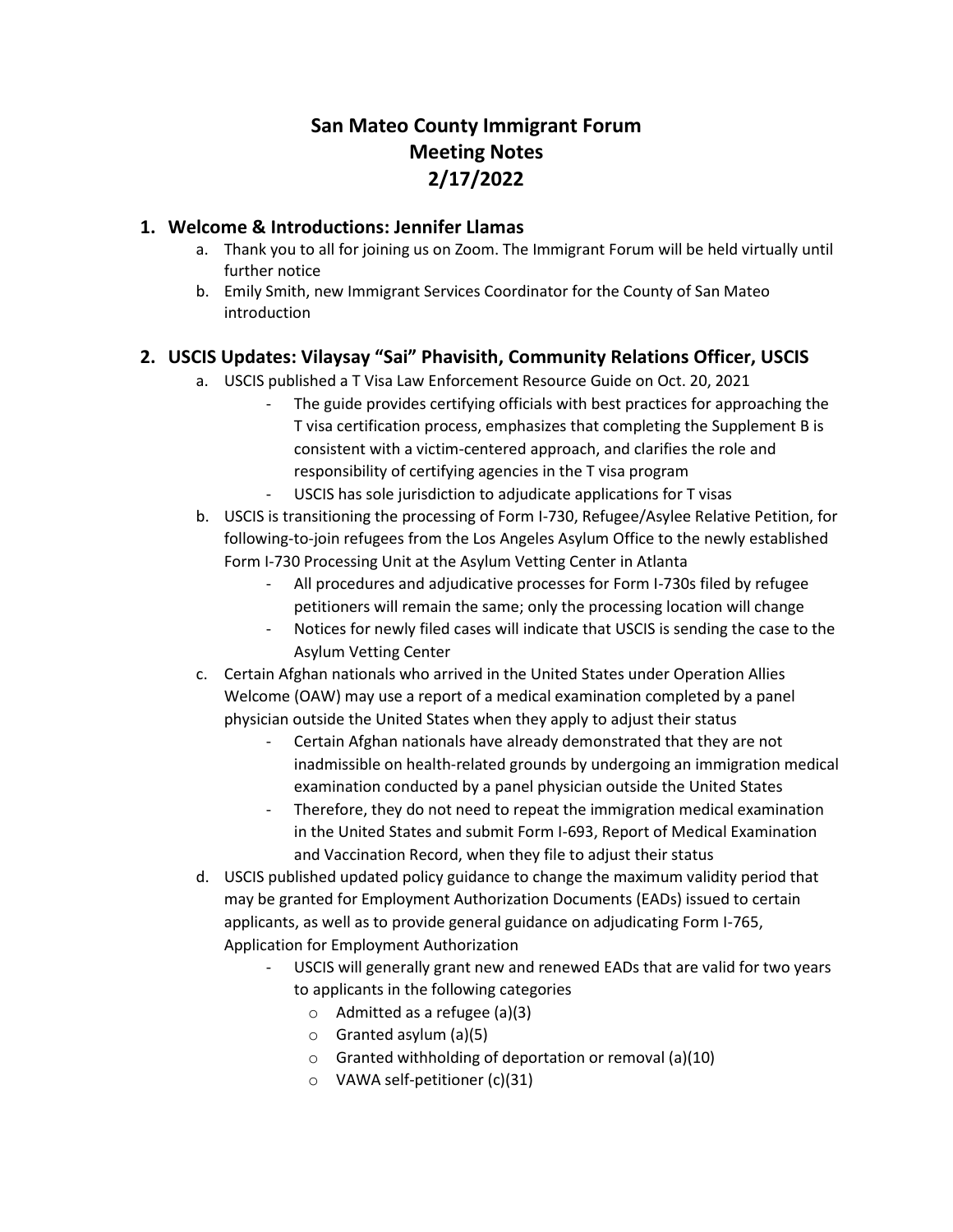- Additionally, USCIS will generally grant new and renewed EADs up to the end of the parole or deferred action period to applicants in the following categories
	- o Paroled into the United States for urgent humanitarian reasons or significant public benefit (c)(11)
	- o Granted deferred action (non-DACA) (c)(14)
- e. USCIS Director Ur M. Jaddou announced the agency's new mission statement: "USCIS upholds America's promise as a nation of welcome and possibility with fairness, integrity, and respect for all we serve."
- f. USCIS is updating interpretation of the requirement of Violence Against Women Act (VAWA) for shared residence to occur during the qualifying spousal or parent-child relationship – instead, the self-petitioner must demonstrate that they are residing or have resided with the abuser at any time in the past
	- Also implementing nationwide two decisions in Da Silva v. Attorney General, 948 F.3d 629 (3rd Cir. 2020), and Arguijo v. United States, 991 F.3d 736 (7th Cir. 2021)
		- o Da Silva v. Attorney General held that when evaluating the good moral character requirement, an act or conviction is "connected to" the battery or extreme cruelty when it has "a causal or logical relationship"
		- o Arguijo v. USCIS allows stepchildren and stepparents to continue to be eligible for VAWA self-petitions even if the parent and stepparent divorced
- g. On Feb. 1, USCIS added Elgin as a filing location for certain applicants filing Form I-751, Petition to Remove Conditions on Residence
	- In the coming weeks, USCIS will move additional workloads to the Elgin lockbox, including certain applicants filing Form N-400, Application for Naturalization, and Form I-130, Petition for Alien Relative
- h. USCIS is returning to its prior interpretation of the place-of-celebration rule and will recognize in certain circumstances that a spousal relationship may be evidenced by an informal marriage for the purpose of adjudicating derivative refugee and asylee claims
	- Historically, USCIS has recognized informal marriages or camp marriages in certain circumstances for the purpose of refugee adjudications due to the unique and humanitarian nature of refugee status
	- This guidance applies to the adjudication of a pending or newly filed Form I-589, Form I-590 and Form I-730
	- This guidance does not apply to any other form types, including Form I-130, Petition for Alien Relative
- i. Effective immediately, USCIS officers will recognize a derivative refugee or asylee if there is evidence of an informal marriage where the spouses were unable to have their marriage legally recognized in the place of celebration because of their flight from persecution and circumstances beyond their control, or due to restrictive laws or practices in their country of origin or country of first asylum
	- The marriage must meet all other legal requirements, excepting the place of celebration rule, for the marriage to qualify for the benefit requested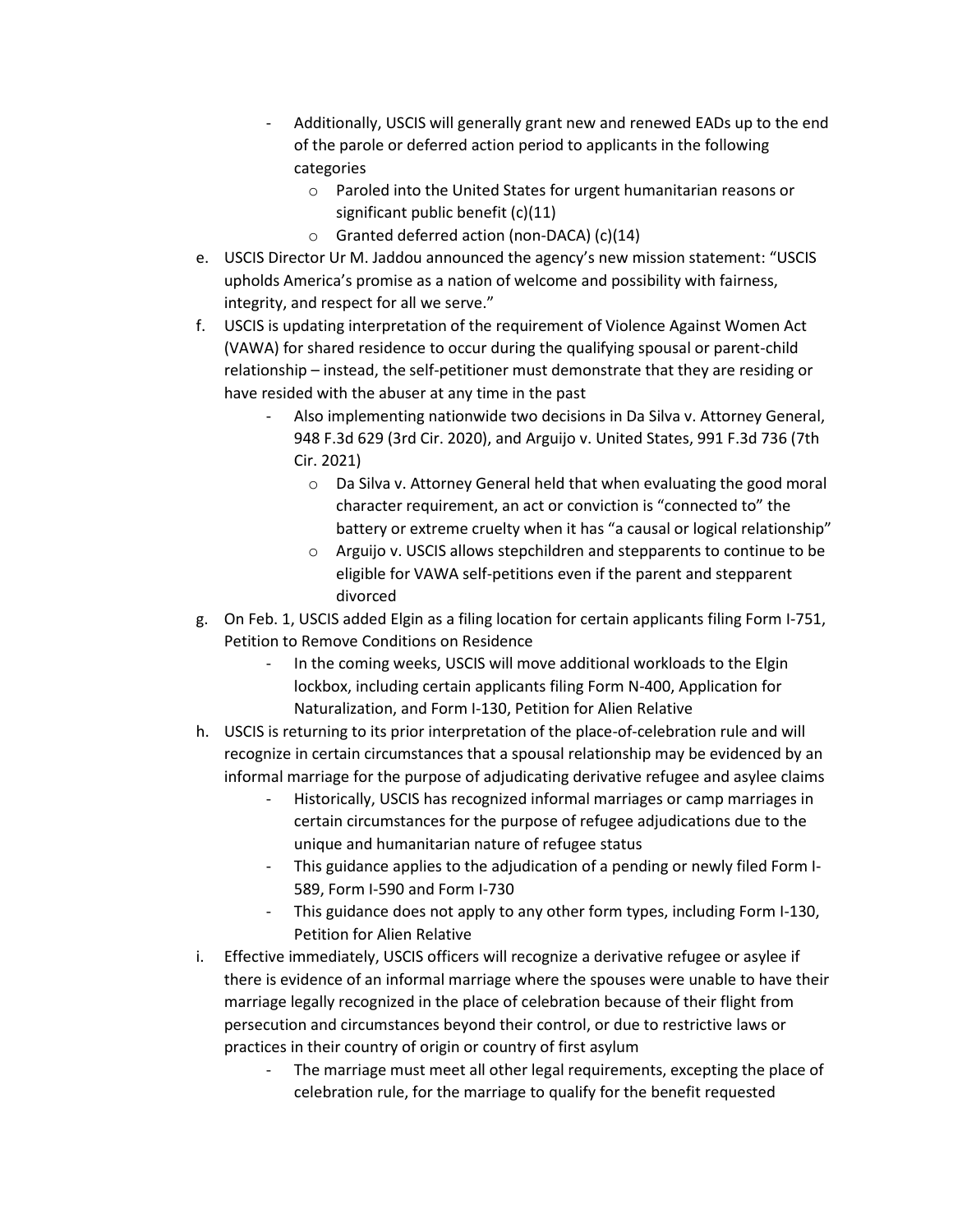- j. USCIS Asylum Program Quarterly Stakeholder Engagement
	- Wednesday, Feb. 23, 2022, 11am
	- [Registration page](https://gcc02.safelinks.protection.outlook.com/?url=https%3A%2F%2Flnks.gd%2Fl%2FeyJhbGciOiJIUzI1NiJ9.eyJidWxsZXRpbl9saW5rX2lkIjoxMDAsInVyaSI6ImJwMjpjbGljayIsImJ1bGxldGluX2lkIjoiMjAyMjAxMzEuNTI2NjAxMDEiLCJ1cmwiOiJodHRwczovL3B1YmxpYy5nb3ZkZWxpdmVyeS5jb20vYWNjb3VudHMvVVNESFNDSVMvc3Vic2NyaWJlci9uZXc_dG9waWNfaWQ9VVNESFNDSVNfNTQwIn0.ImOnH-9XsEFASIb4HczybBzgL7YlcZ4CioIjwN6zW0s%2Fs%2F2132116149%2Fbr%2F125918088687-l&data=04%7C01%7Cvilaysay.phavisith%40uscis.dhs.gov%7C4d1ade036c3b4e54621708d9e504dff3%7C5e41ee740d2d4a728975998ce83205eb%7C0%7C0%7C637792631364413832%7CUnknown%7CTWFpbGZsb3d8eyJWIjoiMC4wLjAwMDAiLCJQIjoiV2luMzIiLCJBTiI6Ik1haWwiLCJXVCI6Mn0%3D%7C3000&sdata=BrlREmtVnvrJlRnTGl%2FvW2UuNvH6hng83Bk%2B6UzjTQk%3D&reserved=0)

### **3. Legal Updates: Alison Kamhi, Supervising Attorney, ILRC**

- a. Upcoming federal agency rules
	- Public Charge proposed rule
		- $\circ$  Hope for limited definition of public charge, which is bar to getting green card through family-based immigration
		- o Perhaps revert to 1999 guidance (pre-Trump guidance)
		- Asylum/credible fear final rule under review
			- o Target date listed as March 2022
			- o Already creating more asylum positions for credible fear interviews at border

#### b. Local Bills

- AB 1766 bill just introduced that would provide CA ID cards for all CA residents, even without proof of lawful status
	- o AB 60 provided driver's licenses for all CA residents, but didn't allow for ID cards
- Other recent bills provide for expungements for certain convictions for trafficking victims and victims of domestic violence
	- o Clean-up bills would make these expungements count for immigration purposes as well
- **4. Oasis Legal Services' Support in SMC: Ari Jones, Residency & Naturalization Program Manager, Oasis Legal Services**
	- a. Oasis Legal Services was est. May 2017
	- b. Dedicated to LGBTQIA+ Asylum seekers
	- c. Primarily Affirmative asylum services
	- d. Also provides limited case management (social worker, referrals, milestone meetings when someone gets new status)
	- e. Clients are anyone seeking asylum or has asylum and lives within jurisdiction of SF Asylum office – clients that live as far north as WA, OR, Nevada, and Bakersfield
	- f. Clients from all over the world: 72% from Mexico, 8% Brazil, also from South/Central America, Africa, Asia, Eastern Europe
	- g. 2021 served over 700 clients 99% success rate asylum cases (affirmative)
	- h. LGBTQ+ Asylees face specific barriers
		- One-year bar
		- Proving sexual orientation and/or gender identity
		- Isolation from immigrant community may not be able to ask their community for help
		- Past and ongoing trauma
		- Difficulty self-affirming or coming out
		- PTSD, anxiety, depression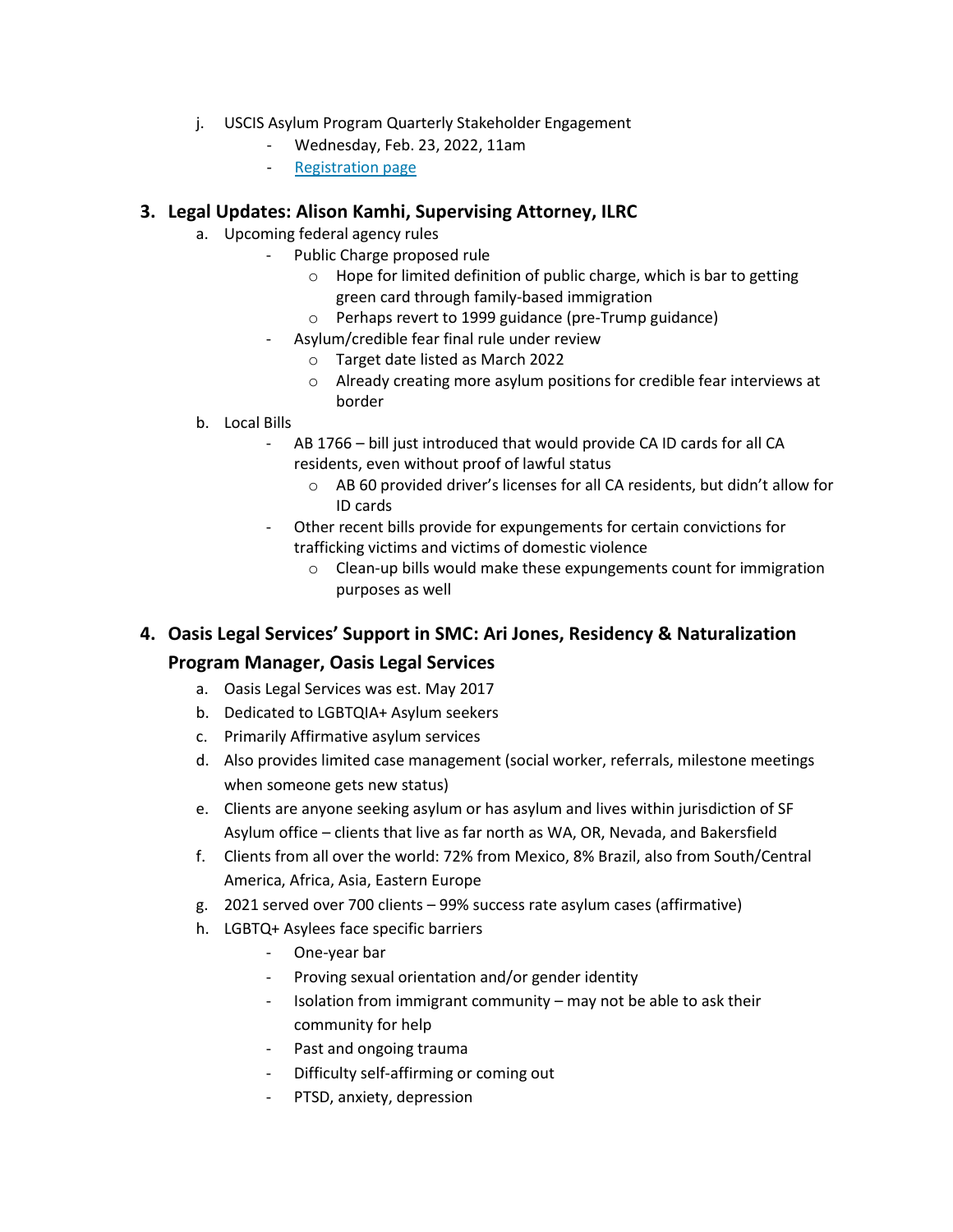- Telling story is re-traumatizing
- Difficulty trusting authority and seeking help
- i. Referrals accepted
	- Client is LGBTQ+
	- Asylum cases
	- NOT currently in removal proceedings
	- Lives within jurisdiction of SF Asylum Office
	- Not previously deported
	- Did not JUST exceed one year within the United States since last entry
- j. Grants for free asylum representation
	- Low bono service model. Fees are based on client's monthly income, selfreported
	- Grants for people who live in Santa Clara County, HIV+, CA residents below 200% federal poverty level
- k. Referral process
	- Call 510-666-6687
	- Email: [legal@oasislegalservices.org](mailto:legal@oasislegalservices.org)
	- Fill out "Get Help" form on website
- l. Direct Questions to [Ari.jones@oasislegalservices.org](mailto:Ari.jones@oasislegalservices.org)

### **5. Filoli – Sharing Stories: Erika Frank, Director of Learning & Engagement, Filoli**

- a. Built in 1917 by Bourn family; Roth family donated to the national trust for historic preservation
- b. Formal garden: 16 acres. Natural Areas: orchard, nature preserve, hiking trail
- c. Holidays: garden is lit Nov/Dec/Jan
	- Tablescapes in the Ballroom to acknowledge other holidays
- d. Access
	- Discover & Go: Library
	- Museums for All: SNAP EBT Card
	- Want to host organizations and be a community resource. Be a place of respite
- e. Current programs:
	- Stories in Bloom speaker series
	- Language of Flowers
	- Presenting modern performers
	- Pride Weekend
	- AAPI Heritage month:
		- o Bonsai exhibit
		- o Haiku competition
		- o Ikebana display
	- Orchard Days
		- o Looking for partners for Hispanic Heritage weekend
		- o Sukkot